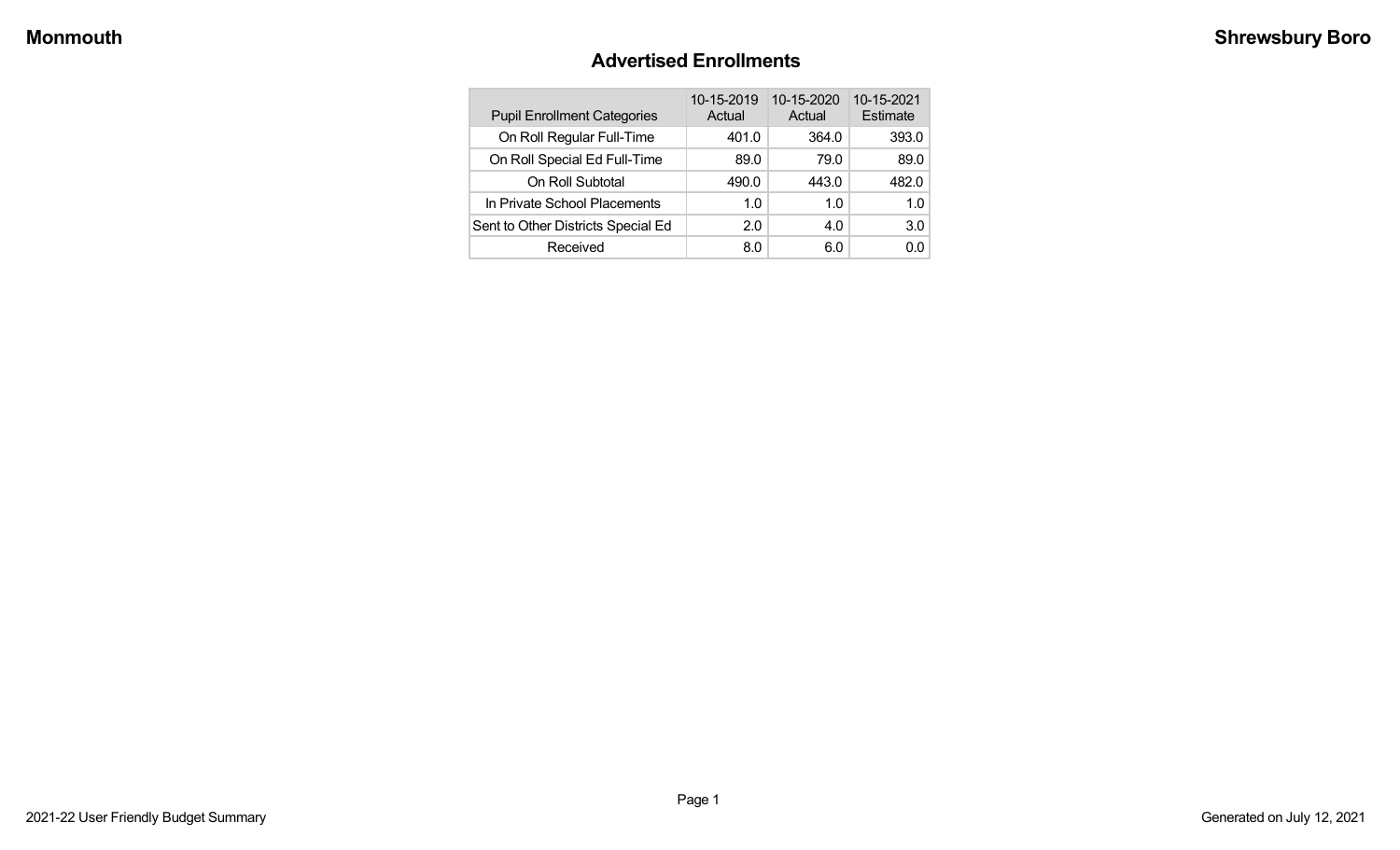#### **Advertised Revenues**

| <b>Budget Category</b>                             | Description                                   | Account      | 2019-20<br>Actual | 2020-21<br>Revised | 2021-22<br>Proposed |
|----------------------------------------------------|-----------------------------------------------|--------------|-------------------|--------------------|---------------------|
|                                                    | Local Tax Levy                                | 10-1210      | 8,336,913         | 8,503,651          | 8,673,724           |
|                                                    | <b>Total Tuition</b>                          | 10-1300      | 138,521           | 70,000             | 50,000              |
| <b>General Fund Revenues from Local Sources</b>    | <b>Unrestricted Miscellaneous Revenues</b>    | 10-1XXX      | 14,305            | $\mathbf{0}$       | $\Omega$            |
|                                                    | Interest Earned on Maintenance Reserve        | 10-1XXX      | 0                 | $\mathbf 0$        |                     |
|                                                    | Interest Earned on Capital Reserve Funds      | 10-1XXX      | 0                 | $\Omega$           |                     |
|                                                    | <b>Total Revenues from Local Sources</b>      |              | 8,489,739         | 8,573,651          | 8,723,726           |
|                                                    | <b>Categorical Transportation Aid</b>         | 10-3121      | 14,089            | 14,089             | 14,089              |
|                                                    | <b>Extraordinary Aid</b>                      | 10-3131      | 28,409            | 25,823             | $\Omega$            |
| <b>General Fund Revenues from State Sources</b>    | <b>Categorical Special Education Aid</b>      | 10-3132      | 258,218           | 273,411            | 331,913             |
|                                                    | <b>Categorical Security Aid</b>               | 10-3177      | 36,888            | 36,888             | 36,888              |
|                                                    | Adjustment Aid                                | 10-3178      | 7,643             | 7,643              | 7,643               |
|                                                    | <b>Total Revenues from State Sources</b>      |              | 345,247           | 357,854            | 390,533             |
|                                                    | <b>Budgeted Fund Balance-Operating Budget</b> | 10-303       | $\mathbf 0$       | 116,223            | 109,161             |
| <b>General Fund Revenues from Other Sources</b>    | <b>Adjustment for Prior Year Encumbrances</b> |              | $\Omega$          | 34,629             | $\Omega$            |
|                                                    | Actual Revenues (Over)/Under Expenditures     |              | 23,169            | $\mathbf{0}$       | $\Omega$            |
| <b>General Fund Revenues</b>                       | <b>Total Operating Budget</b>                 |              | 8,858,155         | 9,082,357          | 9,223,420           |
|                                                    | <b>Student Activity Fund Revenue</b>          | 20-1760      | $\mathbf 0$       | $\mathbf{0}$       | 100                 |
| Special Revenue Fund Revenues from Local Sources   | Other Revenue from Local Sources              | 20-1XXX      | 5,077             | $\mathbf{0}$       | $\mathbf{0}$        |
|                                                    | <b>Total Revenues from Local Sources</b>      | 20-1XXX      | 5,077             | $\Omega$           | 100                 |
| Special Revenue Fund Revenues from State Sources   | <b>Other Restricted Entitlements</b>          | 20-32XX      | 23,914            | 27,829             | $\Omega$            |
|                                                    | <b>Total Revenues from State Sources</b>      |              | 23,914            | 27,829             | $\Omega$            |
|                                                    | Title I                                       | 20-4411-4416 | 11,888            | 11,948             | 10,000              |
|                                                    | <b>Title II</b>                               | 20-4451-4455 | 10,059            | 5,192              | 4,000               |
|                                                    | Title IV                                      | 20-4471-4474 | 4,971             | 10,000             | 8,000               |
| Special Revenue Fund Revenues from Federal Sources | I.D.E.A. Part B (Handicapped)                 | 20-4420-4429 | 121,684           | 135,289            | 110,000             |
|                                                    | <b>CARES Act Education Stabilization Fund</b> | 20-4530      | 0                 | 10,827             | $\Omega$            |
|                                                    | <b>CARES-Digital Divide Grant</b>             | 20-4531      | $\Omega$          | 2,132              | $\Omega$            |
|                                                    | Crrsa Act-Esser II                            | 20-4534      |                   | 0                  | 39,164              |
|                                                    | Crrsa Act-Learning Acceleration Grant         | 20-4535      |                   | $\mathbf 0$        | 25,000              |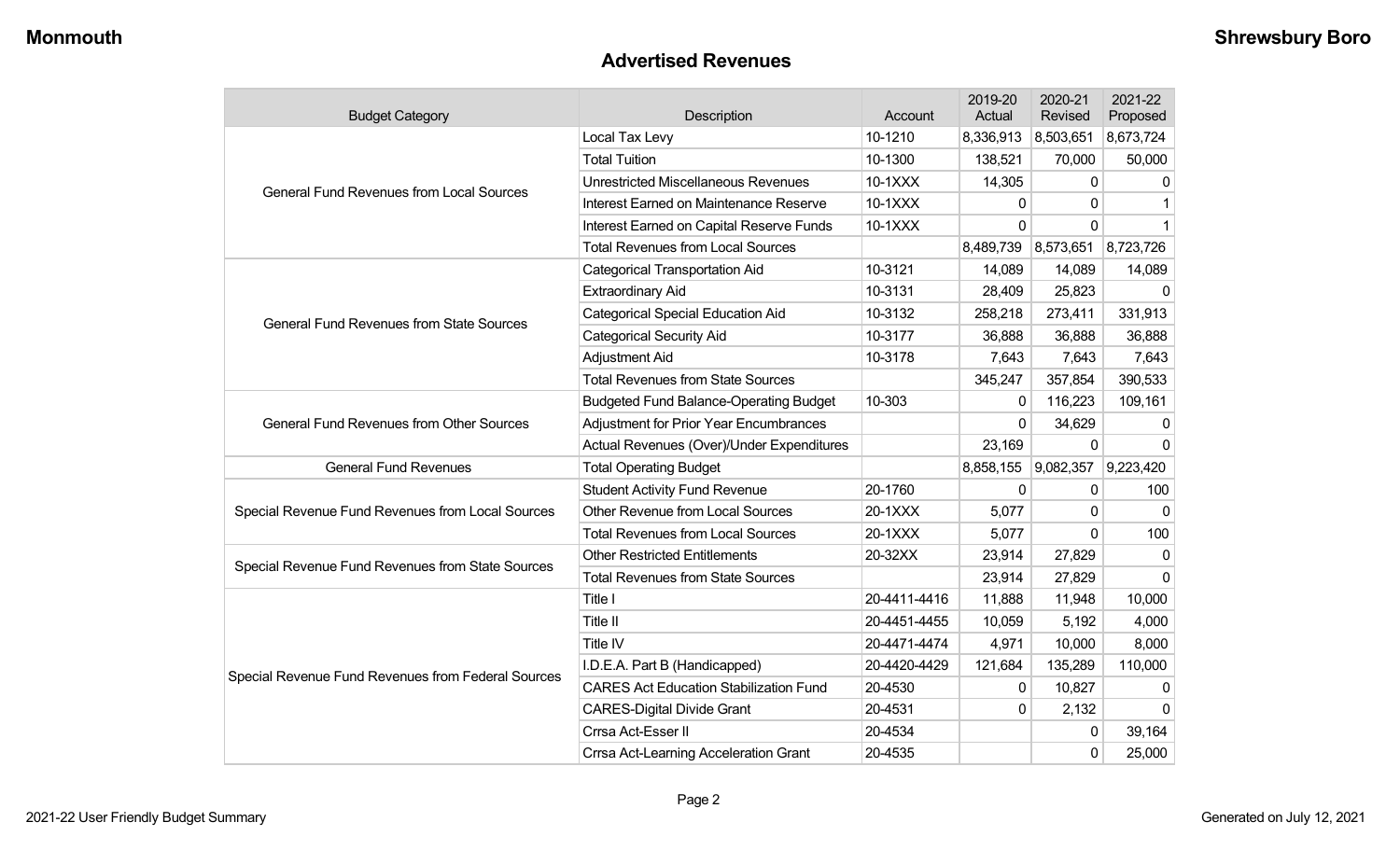### **Advertised Revenues**

| <b>Budget Category</b>                             | Description                                    | Account | 2019-20<br>Actual | 2020-21<br>Revised | 2021-22<br>Proposed |
|----------------------------------------------------|------------------------------------------------|---------|-------------------|--------------------|---------------------|
| Special Revenue Fund Revenues from Federal Sources | Crrsa Act-Mental Health Grant                  | 20-4536 |                   | 0                  | 45,000              |
|                                                    | <b>Total Revenues from Federal Sources</b>     |         | 148,602           | 175,388            | 241,164             |
| <b>Special Revenue Fund Revenues</b>               | <b>Total Grants and Entitlements</b>           |         | 177,593           | 203,217            | 241,264             |
| Debt Service Fund Revenues from Local Sources      | Local Tax Levy                                 | 40-1210 | 252,857           | 253,076            | 250,599             |
|                                                    | <b>Total Revenues from Local Sources</b>       |         | 252,857           | 253,076            | 250,599             |
|                                                    | <b>Budgeted Fund Balance</b>                   | 40-303  |                   |                    |                     |
| Debt Service Fund Revenues from Other Sources      | <b>Total Local Repayment of Debt</b>           |         | 252,857           | 253,076            | 250,600             |
|                                                    | Actual Revenues (Over)/Under Expenditures      |         | -1                |                    | 0                   |
| Debt Service Fund Revenues                         | <b>Total Repayment of Debt</b>                 |         | 252,856           | 253,076            | 250,600             |
| All Fund Revenues                                  | <b>Total Revenues/Sources</b>                  |         | 9,288,604         | 9,538,650          | 9,715,284           |
| Revenues Net of Transfers                          | <b>Total Revenues/Sources Net of Transfers</b> |         | 9,288,604         | 9,538,650          | 9,715,284           |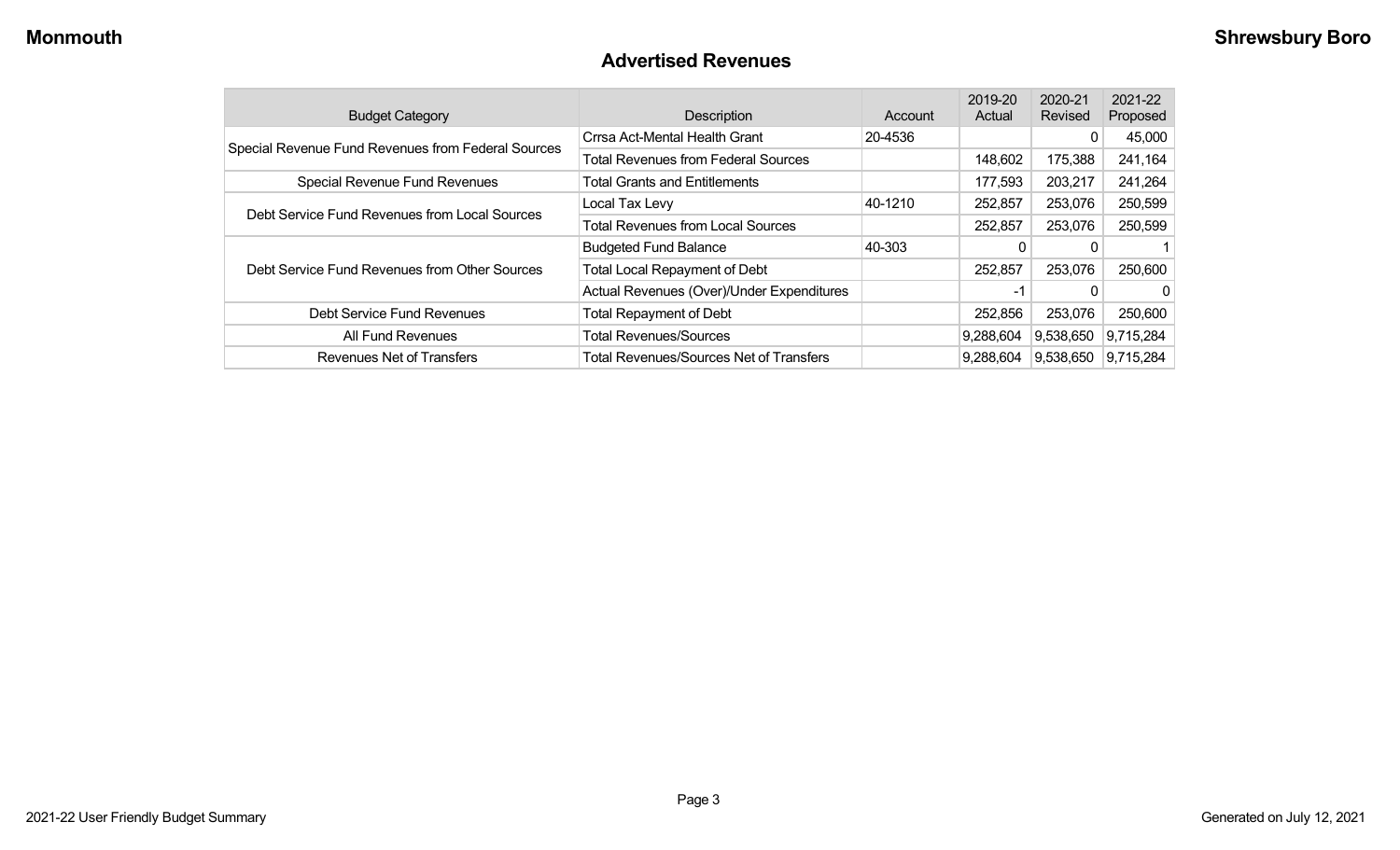## **Advertised Appropriations**

| <b>Budget Category</b>                               | Description                                                                        | Account        | 2019-20<br>Actual | 2020-21<br>Revised            | 2021-22<br>Proposed |
|------------------------------------------------------|------------------------------------------------------------------------------------|----------------|-------------------|-------------------------------|---------------------|
|                                                      | Regular Programs-Instruction                                                       | 11-1XX-100-XXX | 2,984,920         | 3,277,511                     | 3,268,881           |
|                                                      | <b>Special Education-Instruction</b>                                               | 11-2XX-100-XXX | 960,710           | 1,000,903                     | 1,036,344           |
| <b>General Fund Current Expenses for Instruction</b> | School-Sponsored Cocurricular or Extracurricular Activities-Instruction            | 11-401-100-XXX | 37,962            | 43,500                        | 44,584              |
|                                                      | School-Sponsored Athletics-Instruction                                             | 11-402-100-XXX | 27,345            | 21,500                        | 22,700              |
|                                                      | Other Supplemental/At-Risk Programs                                                | 11-424-XXX-XXX | 125,264           | 133,860                       | 138,260             |
|                                                      | Undistributed Expenditures-Instruction (Tuition)                                   | 11-000-100-XXX | 128,523           | 173,222                       | 177,226             |
|                                                      | Undistributed Expenditures-Attendance and Social Work                              | 11-000-211-XXX | 28,571            | 31,052                        | 33,920              |
|                                                      | Undistributed Expenditures-Health Services                                         | 11-000-213-XXX | 76,534            | 83,086                        | 84,080              |
|                                                      | Undistributed Expenditures-Speech, OT, PT and Related Services                     | 11-000-216-XXX | 252,355           | 291,436                       | 298,382             |
|                                                      | Undistributed Expenditures-Other Support Services, Students-Extraordinary Services | 11-000-217-XXX | 22,831            | 604                           | 1,000               |
|                                                      | Undistributed Expenditures-Guidance                                                | 11-000-218-XXX | 73,511            | 79,189                        | 83,395              |
|                                                      | Undistributed Expenditures-Child Study Teams                                       | 11-000-219-XXX | 425,673           | 454,627                       | 475,234             |
|                                                      | Undistributed Expenditures-Improvement of Instruction Services                     | 11-000-221-XXX | 83,262            | 91,854                        | 101,752             |
| General Fund Current Expenses for Support Services   | Undistributed Expenditures-Education Media Services/Library                        | 11-000-222-XXX | 95,515            | 86,194                        | 109,880             |
|                                                      | Undistributed Expenditures-Instructional Staff Training Services                   | 11-000-223-XXX | 4,735             | 27,924                        | 24,500              |
|                                                      | Undistributed Expenditures-Support Services-General Administration                 | 11-000-230-XXX | 326,277           | 360,290                       | 346,935             |
|                                                      | Undistributed Expenditures-Support Services-School Administration                  | 11-000-240-XXX | 106,029           | 111,518                       | 108,108             |
|                                                      | Undistributed Expenditures-Central Services                                        | 11-000-251-XXX | 314,592           | 321,944                       | 282,604             |
|                                                      | Undistributed Expenditures-Administrative InformationTechnology                    | 11-000-252-XXX | 45,376            | 11,589                        | 30,500              |
|                                                      | Undistributed Expenditures-Operation and Maintenance of Plant Services             | 11-000-26X-XXX | 774,842           | 655,627                       | 665,558             |
|                                                      | Undistributed Expenditures-Student Transportation Services                         | 11-000-270-XXX | 113,570           | 128,650                       | 180,650             |
|                                                      | Personal Services-Employee Benefits                                                | 11-XXX-XXX-2XX | 1,649,292         | 1,631,745                     | 1,658,735           |
|                                                      | <b>Total Undistributed Expenditures</b>                                            |                | 4,521,488         | 4,540,551                     | 4,662,459           |
| General Fund Current Expenses for Increased Reserves | Interest Earned on Maintenance Reserve                                             | 10-606         | 0                 | $\Omega$                      |                     |
| <b>General Fund Current Expenses</b>                 | <b>Total General Current Expense</b>                                               |                |                   | 8,657,689 9,017,825 9,173,229 |                     |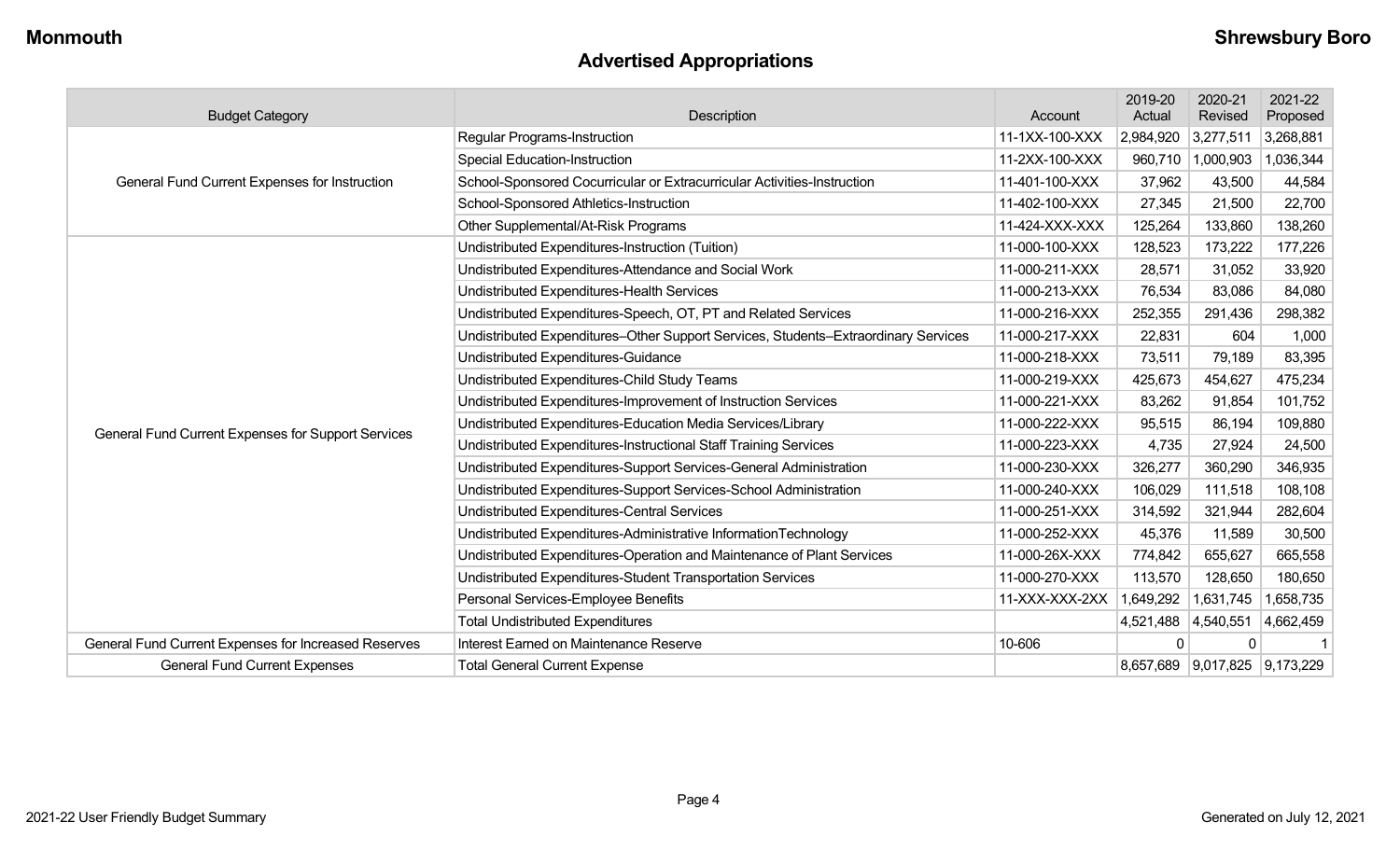## **Advertised Appropriations**

| <b>Budget Category</b>                                    | Description                                      | Account        | 2019-20<br>Actual | 2020-21<br>Revised            | 2021-22<br>Proposed |
|-----------------------------------------------------------|--------------------------------------------------|----------------|-------------------|-------------------------------|---------------------|
|                                                           | Equipment                                        | 12-XXX-XXX-730 | 25,042            | 18,139                        | 0                   |
|                                                           | Facilities Acquisition and Construction Services | 12-000-400-XXX | 175,424           | 12,628                        | 12,628              |
| <b>Capital Outlay</b>                                     | Interest Deposit to Capital Reserve              | 10-604         | $\mathbf{0}$      | $\mathbf 0$                   | $\mathbf 1$         |
|                                                           | <b>Total Capital Outlay</b>                      |                | 200,466           | 30,767                        | 12,629              |
| General Fund Expenses and Transfers                       | <b>Transfer of Funds to Charter Schools</b>      | 10-000-100-56X | $\Omega$          | 33,765                        | 37,562              |
|                                                           | <b>General Fund Grand Total</b>                  |                |                   | 8,858,155 9,082,357 9,223,420 |                     |
| Special Revenue Fund Expenses for Grants and Entitlements | Local Projects                                   | 20-XXX-XXX-XXX | 5,077             | 0                             | $\mathbf 0$         |
|                                                           | <b>Student Activity Fund</b>                     | 20-475-XXX-XXX | $\mathbf{0}$      | 0                             | 100                 |
|                                                           | Nonpublic Textbooks                              | 20-XXX-XXX-XXX | 1,693             | 2,993                         | $\mathbf 0$         |
|                                                           | Nonpublic Handicapped Services                   | 20-XXX-XXX-XXX | 7,979             | 11,508                        | $\pmb{0}$           |
| Special Revenue Fund Expenses for Other State Projects    | <b>Nonpublic Nursing Services</b>                | 20-XXX-XXX-XXX | 5,457             | 4,753                         | $\pmb{0}$           |
|                                                           | Nonpublic Technology Initiative                  | 20-XXX-XXX-XXX | 663               | 0                             | $\pmb{0}$           |
|                                                           | Nonpublic Security Aid                           | 20-XXX-XXX-XXX | 8,122             | 8,575                         | $\pmb{0}$           |
| Special Revenue Fund Expenses for State Projects          | <b>Total State Projects</b>                      | 20-XXX-XXX-XXX | 23,914            | 27,829                        | $\Omega$            |
|                                                           | Title I                                          | 20-XXX-XXX-XXX | 11,888            | 11,948                        | 10,000              |
|                                                           | Title II                                         | 20-XXX-XXX-XXX | 10,059            | 5,192                         | 4,000               |
|                                                           | Title IV                                         | 20-XXX-XXX-XXX | 4,971             | 10,000                        | 8,000               |
|                                                           | I.D.E.A. Part B (Handicapped)                    | 20-XXX-XXX-XXX | 121,684           | 135,289                       | 110,000             |
| Special Revenue Fund Expenses for Federal Projects        | <b>CARES Act Education Stabilization Fund</b>    | 20-477-XXX-XXX | $\Omega$          | 10,827                        | $\mathbf 0$         |
|                                                           | Bridging the Digital Divide Program              | 20-478-XXX-XXX | $\Omega$          | 2,132                         | $\mathbf 0$         |
|                                                           | Crrsa Act-Esser II Grant Program                 | 20-483-xxx-xxx |                   | 0                             | 39,164              |
|                                                           | Crrsa Act-Learning Acceleration Grant Program    | 20-484-xxx-xxx |                   | 0                             | 25,000              |
|                                                           | Crrsa Act-Mental Health Grant Program            | 20-485-xxx-xxx |                   | 0                             | 45,000              |
|                                                           | <b>Total Federal Projects</b>                    | 20-XXX-XXX-XXX | 148,602           | 175,388                       | 241,164             |
| Special Revenue Fund Expenses                             | <b>Total Special Revenue Funds</b>               |                | 177,593           | 203,217                       | 241,264             |
| Debt Service Fund Expenses                                | <b>Total Regular Debt Service</b>                | 40-701-510-XXX | 252,856           | 253,076                       | 250,600             |
|                                                           | <b>Total Debt Service Funds</b>                  |                | 252,856           | 253,076                       | 250,600             |
| All Fund Expenses                                         | <b>Total Expenditures/Appropriations</b>         |                | 9,288,604         | 9,538,650                     | 9,715,284           |
| <b>Expenses Net of Transfers</b>                          | <b>Total Expenditures Net of Transfers</b>       |                | 9,288,604         | 9,538,650                     | 9,715,284           |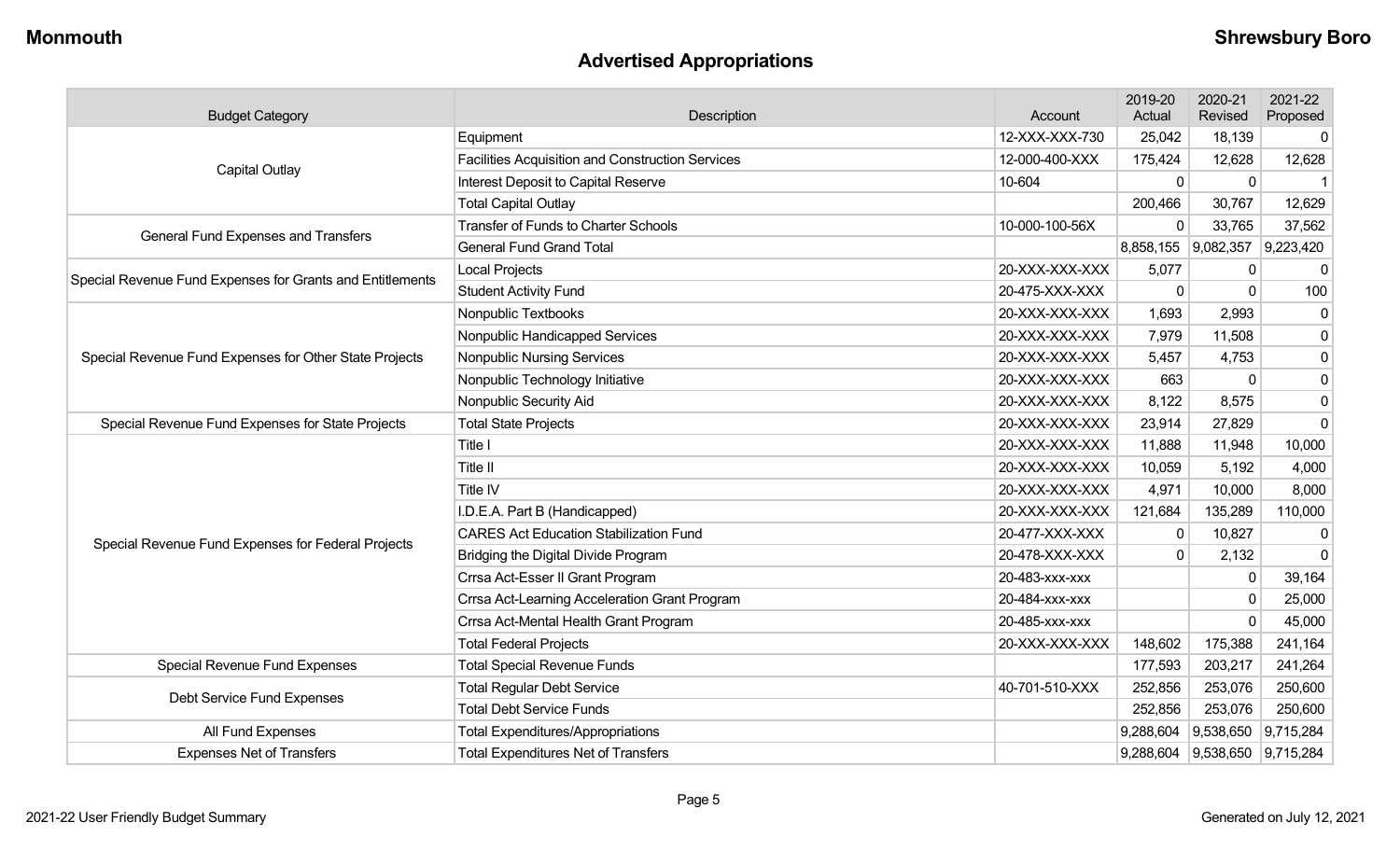## **Advertised Recapitulation of Balances**

| <b>Fund Balance Category</b>                   | <b>Budget Category</b>                                           | Audited<br><b>Balance</b><br>06/30/2019 | Audited<br><b>Balance</b><br>06/30/2020 | Estimated<br><b>Balance</b><br>06/30/2021 | Estimated<br><b>Balance</b><br>06/30/2022 |
|------------------------------------------------|------------------------------------------------------------------|-----------------------------------------|-----------------------------------------|-------------------------------------------|-------------------------------------------|
|                                                | <b>Capital Reserve</b>                                           | 445,312                                 | 445,312                                 | 445,312                                   | 445,313                                   |
|                                                | <b>Adult Education Programs</b>                                  | 0                                       | 0                                       |                                           |                                           |
|                                                | Maintenance Reserve                                              | 170,005                                 | 170,005                                 | 170,005                                   | 170,006                                   |
| <b>Restricted for General Operating Budget</b> | Legal Reserve                                                    | 25,000                                  | 93,239                                  | 68,239                                    |                                           |
|                                                | <b>Tuition Reserve</b>                                           | 0                                       | 0                                       |                                           |                                           |
|                                                | <b>Current Expense Emergency Reserve</b>                         | 0                                       | $\Omega$                                |                                           |                                           |
|                                                | Impact Aid Reserve for General Expenses (Sections 8002 and 8003) | 0                                       | 0                                       | 0                                         |                                           |
|                                                | Impact Aid Reserve for Capital Expenses (Sections 8007 and 8008) | $\mathbf{0}$                            | $\mathbf{0}$                            |                                           |                                           |
| Restricted for Repayment of Debt               | Repayment of Debt                                                |                                         |                                         |                                           |                                           |
|                                                | <b>General Operating Budget</b>                                  | 328,096                                 | 362,838                                 | 271,615                                   | 230,693                                   |
| Unrestricted                                   | Repayment of Debt                                                | 0                                       |                                         |                                           |                                           |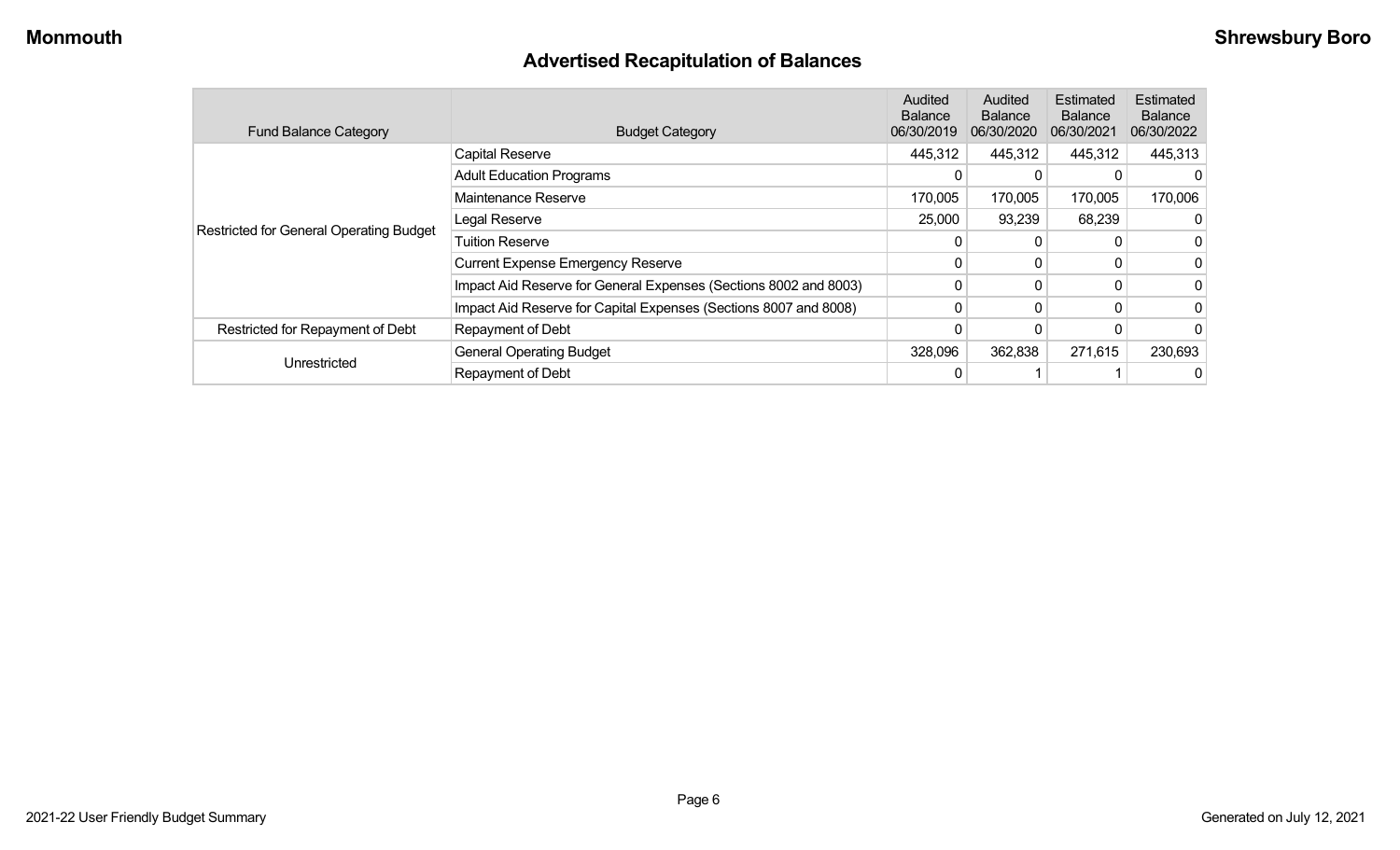#### **Advertised Per Pupil Cost Calculations**

| Per Pupil Cost Calculations                       | 2018-19<br><b>Actual Costs</b> | 2019-20<br><b>Actual Costs</b> | 2020-21<br><b>Original Budget</b> | 2020-21<br><b>Revised Budget</b> | 2021-22<br><b>Proposed Budget</b> |
|---------------------------------------------------|--------------------------------|--------------------------------|-----------------------------------|----------------------------------|-----------------------------------|
| <b>Total Budgetary Comparative Per Pupil Cost</b> | \$16,859                       | \$17,280                       | \$18,147                          | \$19,721                         | \$18,289                          |
| <b>Total Classroom Instruction</b>                | \$10,718                       | \$10,371                       | \$11,396                          | \$12,580                         | \$11,614                          |
| <b>Classroom-Salaries and Benefits</b>            | \$9,894                        | \$9,762                        | \$10,641                          | \$11,575                         | \$10,807                          |
| Classroom-General Supplies and Textbooks          | \$456                          | \$269                          | \$359                             | \$397                            | \$398                             |
| <b>Classroom-Purchased Services</b>               | \$368                          | \$340                          | \$396                             | \$608                            | \$409                             |
| <b>Total Support Services</b>                     | \$2,516                        | \$3,042                        | \$2,951                           | \$3,149                          | \$3,048                           |
| Support Services-Salaries and Benefits            | \$2,184                        | \$2,587                        | \$2,318                           | \$2,476                          | \$2,403                           |
| <b>Total Administrative Costs</b>                 | \$1,856                        | \$1,910                        | \$2,043                           | \$2,121                          | \$1,880                           |
| <b>Administration Salaries and Benefits</b>       | \$1,487                        | \$1,485                        | \$1,530                           | \$1,520                          | \$1,292                           |
| Total Operations and Maintenance of Plant         | \$1,608                        | \$1,783                        | \$1,584                           | \$1,683                          | \$1,570                           |
| Operations and Maintenance-Salaries and Benefits  | \$846                          | \$812                          | \$951                             | \$881                            | \$853                             |
| <b>Board Contribution to Food Services</b>        | \$0                            | \$0                            | \$0                               | \$0                              | \$0                               |
| <b>Total Extracurricular Costs</b>                | \$161                          | \$173                          | \$173                             | \$188                            | \$177                             |
| <b>Total Equipment Costs</b>                      | \$30                           | \$52                           | \$0                               | \$41                             | \$0                               |
| Legal Costs                                       | \$39                           | \$94                           | \$84                              | \$91                             | \$83                              |
| Employee Benefits as a percentage of salaries*    | 29.42%                         | 29.77%                         | 28.00%                            | 28.61%                           | 28.48%                            |

\*Does not include pension and social security paid by the State on-behalf of the district.

\*\*Federal and State funds in the blended resource school-based budgets.

The information presented in columns 1 through 3 as well as the related descriptions of the per pupil cost calculations are contained in the Taxpayers' Guide to Education Spending and can be found on the Department of Education's Internet website: http://www.state.nj.us/education/guide/. This publication is also available in the board office and public libraries. The same calculations were performed using the 2020-21 revised appropriations and the 2021-22 budgeted appropriations presented in this advertised budget. Total Budgetary Comparative Per Pupil Cost is defined as current expense exclusive of tuition expenditures, transportation, residential costs, and judgments against the school district. For all years it also includes the restricted entitlement aids. With the exception of Total Equipment Cost, each of the other per pupil cost calculations presented is a component of the total comparative per pupil cost, although all components are not shown.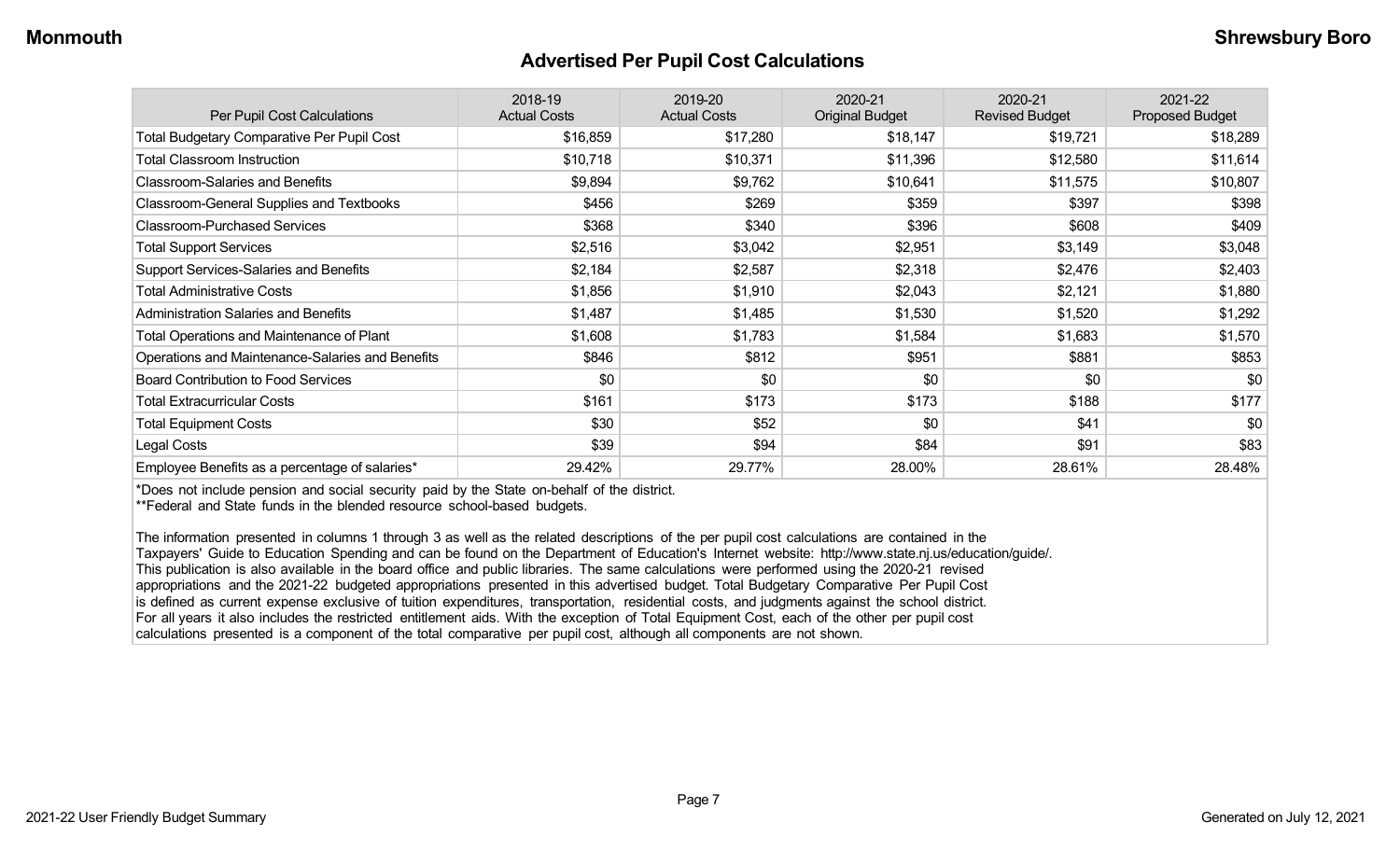# **Unusual Revenues and Appropriations**

| Line i |                                      |        |                                                                                           |
|--------|--------------------------------------|--------|-------------------------------------------------------------------------------------------|
| Number | Source                               | Amount | Explanation                                                                               |
| 140    | Shrewsbury Borough Parents/Guardians |        | 50,000 Estimated PreK Tuition for 5 full time PreK students as per current registrations. |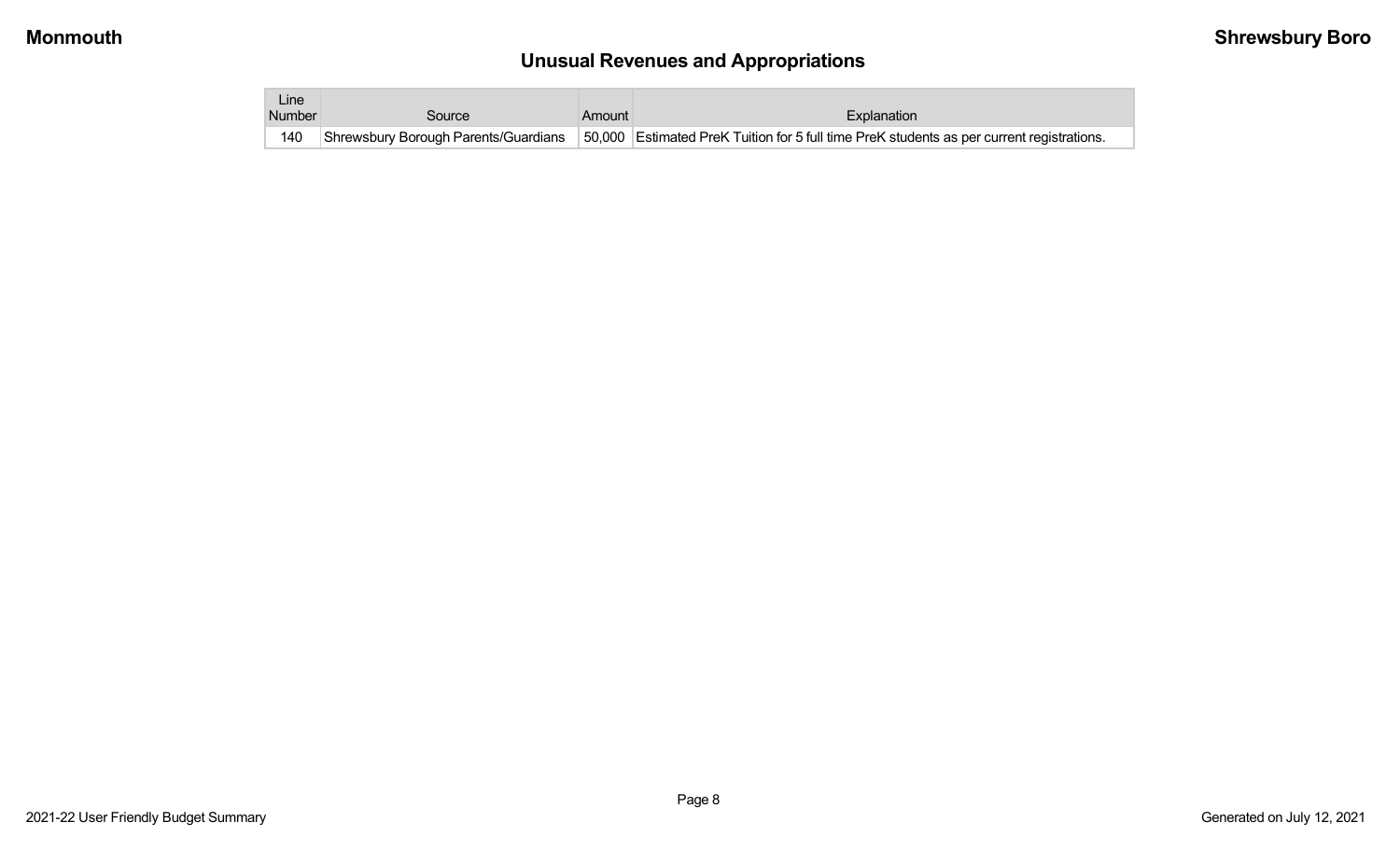### **Shared Services**

| <b>Shared Service Category Type</b>     | <b>Shared Service Category Description</b>                                                                                     | Amount<br>Saved<br>(Optional) |
|-----------------------------------------|--------------------------------------------------------------------------------------------------------------------------------|-------------------------------|
| <b>Business Services</b>                | Shared Payroll/Bookkeeping contract with Matawan-Aberdeen \$29,000                                                             | 115,000                       |
| <b>Food Services</b>                    | Satellite Food Service from Red Bank Regional High School                                                                      |                               |
| Insurance Coverages and Benefits        | <b>MOCSSIF JIF</b>                                                                                                             | 0                             |
| Municipal/Public Works                  | Ongoing agreement to assist in snow removal, prep of athletic fields, shared purchasing where possible, School crossing guards |                               |
| <b>Others</b>                           | ACES & ACT as Required                                                                                                         | 0                             |
|                                         | <b>MOESC Cooperative</b>                                                                                                       |                               |
|                                         | <b>ESCNJ Cooperative</b>                                                                                                       |                               |
| Purchasing                              | Hunterdon Cty ESC Cooperative Purchasing                                                                                       |                               |
|                                         | Educational Data Services Cooperative Purchasing                                                                               |                               |
|                                         | <b>MOESC</b>                                                                                                                   |                               |
| Transportation Services, including Fuel | Fuel Sharing with Shrewsbury Borough Municipality                                                                              | 0                             |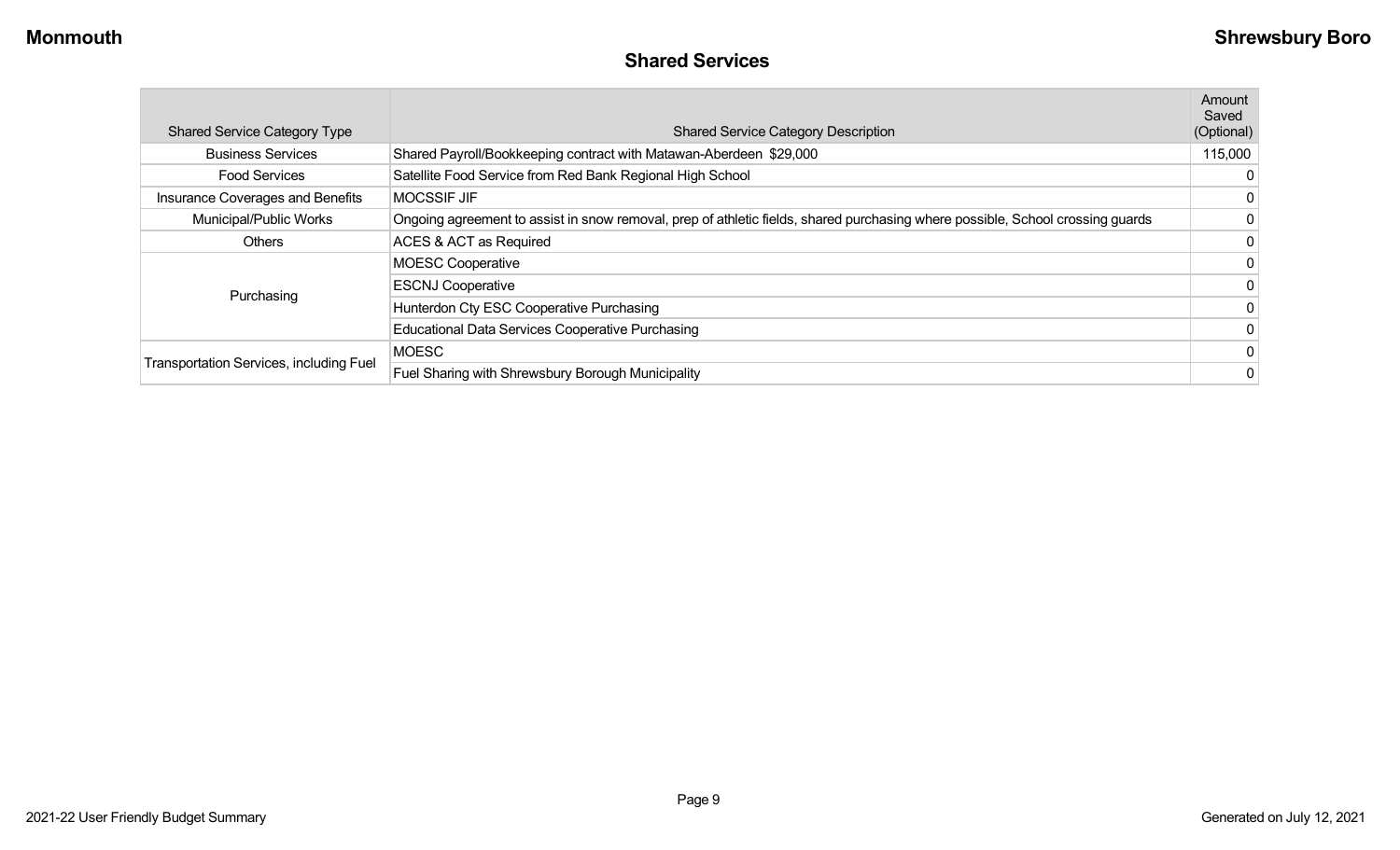#### **Estimated Tax Rates**

| Municipality    | Category                                                                                                           | Amount        |
|-----------------|--------------------------------------------------------------------------------------------------------------------|---------------|
|                 | (A) General Fund School Levy                                                                                       | 8,673,724     |
|                 | (D) Total School Levy                                                                                              | 8,924,323     |
| Shrewsbury Boro | (B) Estimated Net Taxable Valuation (as of 10/01/20)                                                               | 1,237,510,909 |
|                 | (H) Estimated Equalized Valuation (as of 10/01/20)                                                                 | 1,308,358,561 |
|                 | (C) Estimated 2021-22 General Fund School Tax Rate, Without Repayment of Debt or Adjustments=100x(A)/(B)           | 0.7009        |
|                 | (F) Estimated 2021-22 Total School Tax Rate, With Repayment of Debt and Adjustments=100x(D)/(B)                    | 0.7212        |
|                 | (I) Estimated 2021-22 Equalized General Fund School Tax Rate, Without Repayment of Debt or Adjustments=100x(A)/(H) | 0.6629        |
|                 | (L) Estimated 2021-22 Equalized Total School Tax Rate, With Repayment of Debt and Adjustments=100x(D)/(H)          | 0.6821        |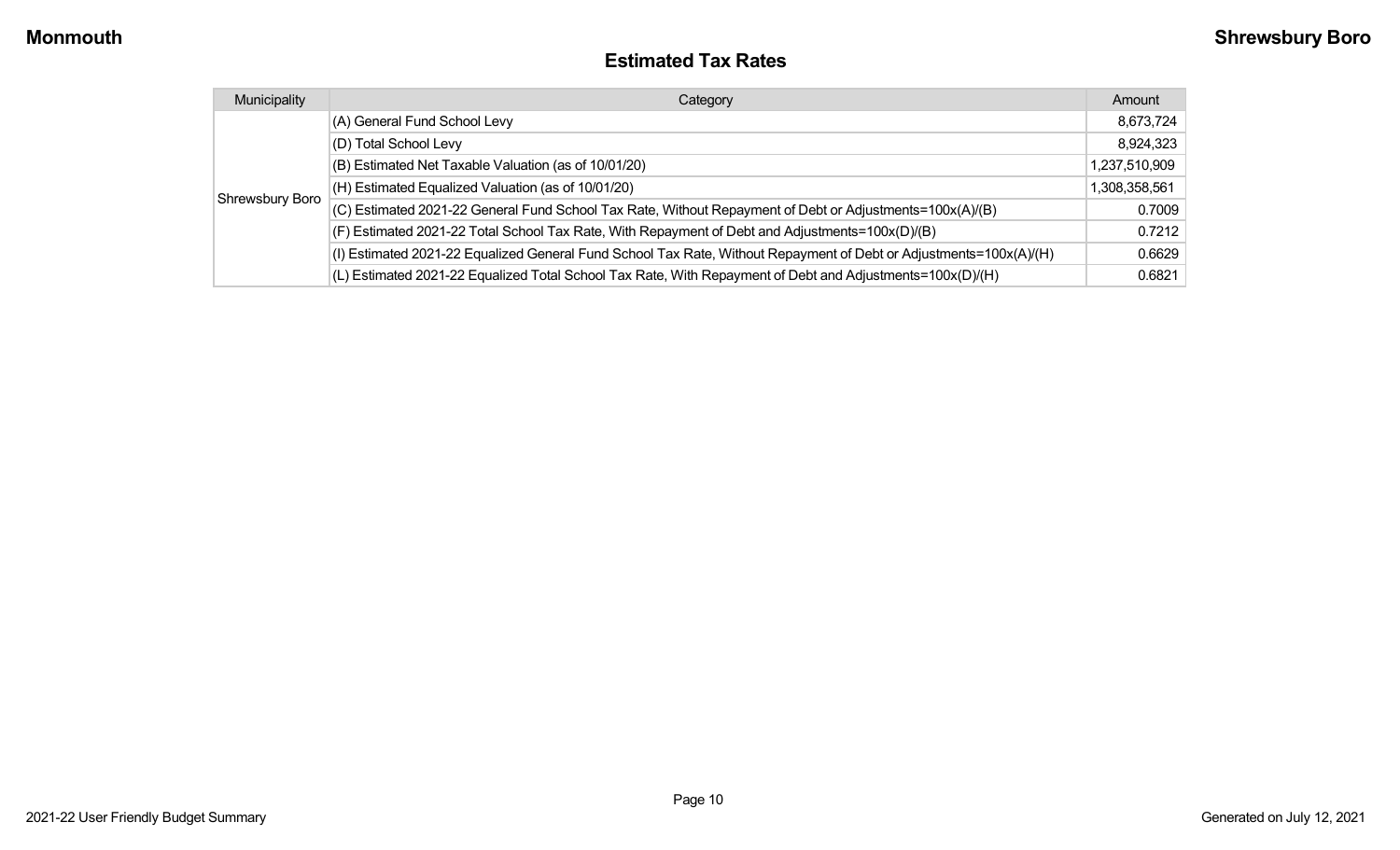| Name                    | Category                                                                                  | Measure                    |
|-------------------------|-------------------------------------------------------------------------------------------|----------------------------|
|                         | <b>Job Title</b>                                                                          | Superintendent             |
|                         | Job Title II                                                                              | Principal                  |
|                         | <b>Base Annual Salary Amount</b>                                                          | \$163,736                  |
|                         | Full-Time Equivalent (FTE)                                                                | 1.0                        |
|                         | <b>Shared with Another District?</b>                                                      | N                          |
|                         | <b>Shared County</b>                                                                      | None Reported              |
|                         | <b>Shared District</b>                                                                    | None Reported              |
|                         | <b>Job Title Other District</b>                                                           | None Reported              |
|                         | Member of Collective Bargaining Unit (CBU)?                                               | N                          |
|                         | <b>Beginning Date of Contract</b>                                                         | 07/01/18                   |
|                         | <b>End Date of Contract</b>                                                               | 06/30/23                   |
|                         | <b>Contracted Number of Annual Work Days</b>                                              | 260                        |
|                         | <b>Contracted Number of Annual Vacation Days</b>                                          | 25                         |
|                         | <b>Contracted Number of Annual Sick Days</b>                                              | 12                         |
| <b>Brent MacConnell</b> | Contracted Number of Annual Personal Days                                                 |                            |
|                         | <b>Contracted Number of Annual Consulting Days</b>                                        | $\mathbf{0}$               |
|                         | Number of Other Contracted Non-Working Days                                               | $\Omega$                   |
|                         | Description of Other Contracted Non-Working Days                                          | None Reported              |
|                         | <b>Total Allowances Amount</b>                                                            | \$6,000                    |
|                         | <b>Total Bonuses Amount</b>                                                               | \$0                        |
|                         | <b>Total Stipends Amount</b>                                                              | \$0                        |
|                         | District Contributions Above Teacher Contract for Insurance (Health, Dental, Life, Other) | \$0                        |
|                         | District Contributions Above Teacher Contract for Retirement Plans                        | \$0                        |
|                         | <b>Total Contractual Post-Employment Benefit Amount</b>                                   | \$15,000                   |
|                         | Contractual Post-Employment Benefit Description of Payout of Sick days                    | Upon Retirement            |
|                         | Contractual Post-Employment Benefit Description of Payout of Vacation days                | No payout of Vacation Days |
|                         | Contractual Post-Employment Benefit Description of Payout of Personal days                | No Payout of Personal Days |
|                         | Contractual Post-Employment Benefit Description of Other Benefits 1                       | None Reported              |
|                         | Contractual Post-Employment Benefit Description of Other Benefits 2                       | None Reported              |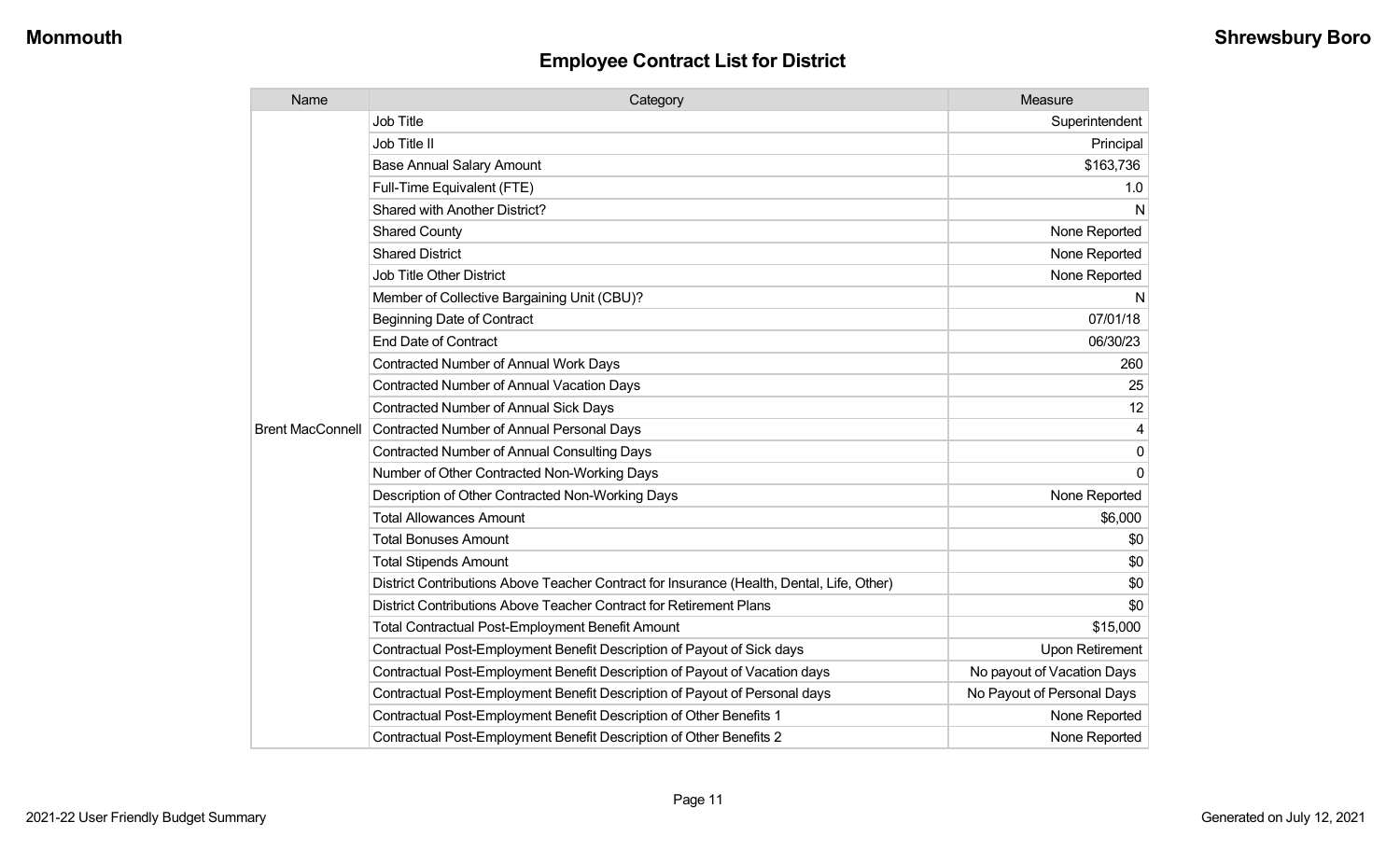| Name                    | Category                                                                                 | Measure                       |
|-------------------------|------------------------------------------------------------------------------------------|-------------------------------|
|                         | Contractual Post-Employment Benefit Description of Other Benefits 3                      | None Reported                 |
|                         | <b>Total Other/In-Kind Remuneration Amount</b>                                           | \$0                           |
|                         | Description of Other/In-Kind Remuneration Annual Option to Buyback Sick Time in Cash     | None Reported                 |
|                         | Description of Other/In-Kind Remuneration Annual Option to Buyback Vacation Time in Cash | None Reported                 |
|                         | Description of Other/In-Kind Remuneration Annual Option to Buyback Personal Time in Cash | None Reported                 |
| <b>Brent MacConnell</b> | Description of Other/In-Kind Remuneration Annual Option to Other Remuneration 1          | None Reported                 |
|                         | Description of Other/In-Kind Remuneration Annual Option to Other Remuneration 2          | None Reported                 |
|                         | Description of Other/In-Kind Remuneration Annual Option to Other Remuneration 3          | None Reported                 |
|                         | <b>Additional Comment 1</b>                                                              | None Reported                 |
|                         | <b>Additional Comment 2</b>                                                              | None Reported                 |
|                         | <b>Additional Comment 3</b>                                                              | None Reported                 |
|                         | Job Title                                                                                | <b>Business Administrator</b> |
|                         | Job Title II                                                                             | None Reported                 |
|                         | <b>Base Annual Salary Amount</b>                                                         | \$150,687                     |
|                         | Full-Time Equivalent (FTE)                                                               | 1.0                           |
|                         | Shared with Another District?                                                            | N                             |
|                         | <b>Shared County</b>                                                                     | None Reported                 |
|                         | <b>Shared District</b>                                                                   | None Reported                 |
|                         | Job Title Other District                                                                 | None Reported                 |
|                         | Member of Collective Bargaining Unit (CBU)?                                              | N                             |
| Debi Avento             | <b>Beginning Date of Contract</b>                                                        | 07/01/20                      |
|                         | <b>End Date of Contract</b>                                                              | 06/30/21                      |
|                         | Contracted Number of Annual Work Days                                                    | 260                           |
|                         | Contracted Number of Annual Vacation Days                                                | 20                            |
|                         | <b>Contracted Number of Annual Sick Days</b>                                             | 12                            |
|                         | Contracted Number of Annual Personal Days                                                | 4                             |
|                         | <b>Contracted Number of Annual Consulting Days</b>                                       | 0                             |
|                         | Number of Other Contracted Non-Working Days                                              | 0                             |
|                         | Description of Other Contracted Non-Working Days                                         | None Reported                 |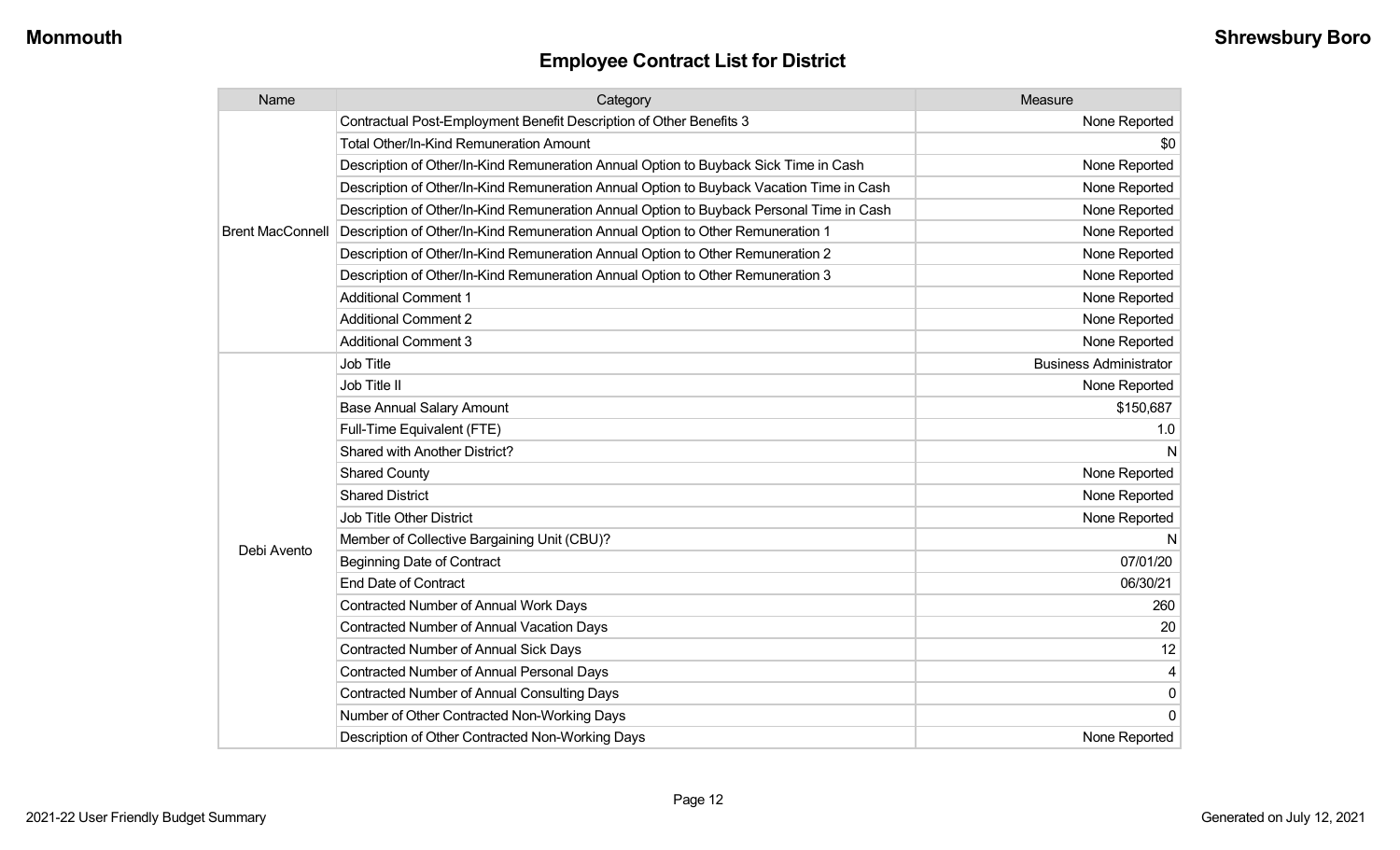| Name           | Category                                                                                  | Measure                                 |
|----------------|-------------------------------------------------------------------------------------------|-----------------------------------------|
|                | <b>Total Allowances Amount</b>                                                            | \$5,200                                 |
|                | <b>Total Bonuses Amount</b>                                                               | \$5,000                                 |
|                | <b>Total Stipends Amount</b>                                                              | \$0                                     |
|                | District Contributions Above Teacher Contract for Insurance (Health, Dental, Life, Other) | \$0                                     |
|                | District Contributions Above Teacher Contract for Retirement Plans                        | \$0                                     |
|                | <b>Total Contractual Post-Employment Benefit Amount</b>                                   | \$43,978                                |
|                | Contractual Post-Employment Benefit Description of Payout of Sick days                    | Upon Separation or Retirement           |
|                | Contractual Post-Employment Benefit Description of Payout of Vacation days                | Upon Separation or Retirement           |
|                | Contractual Post-Employment Benefit Description of Payout of Personal days                | No Payout for Personal Days             |
|                | Contractual Post-Employment Benefit Description of Other Benefits 1                       | None Reported                           |
|                | Contractual Post-Employment Benefit Description of Other Benefits 2                       | None Reported                           |
| Debi Avento    | Contractual Post-Employment Benefit Description of Other Benefits 3                       | None Reported                           |
|                | Total Other/In-Kind Remuneration Amount                                                   | \$0                                     |
|                | Description of Other/In-Kind Remuneration Annual Option to Buyback Sick Time in Cash      | None Reported                           |
|                | Description of Other/In-Kind Remuneration Annual Option to Buyback Vacation Time in Cash  | None Reported                           |
|                | Description of Other/In-Kind Remuneration Annual Option to Buyback Personal Time in Cash  | None Reported                           |
|                | Description of Other/In-Kind Remuneration Annual Option to Other Remuneration 1           | None Reported                           |
|                | Description of Other/In-Kind Remuneration Annual Option to Other Remuneration 2           | None Reported                           |
|                | Description of Other/In-Kind Remuneration Annual Option to Other Remuneration 3           | None Reported                           |
|                | <b>Additional Comment 1</b>                                                               | None Reported                           |
|                | <b>Additional Comment 2</b>                                                               | None Reported                           |
|                | <b>Additional Comment 3</b>                                                               | None Reported                           |
|                | Job Title                                                                                 | Coordinator/Director/Manager/Supervisor |
| Jessica Wakula | Job Title II                                                                              | Supervisor: C&I                         |
|                | <b>Base Annual Salary Amount</b>                                                          | \$82,153                                |
|                | Full-Time Equivalent (FTE)                                                                | 1.0                                     |
|                | Shared with Another District?                                                             | N                                       |
|                | <b>Shared County</b>                                                                      | None Reported                           |
|                | <b>Shared District</b>                                                                    | None Reported                           |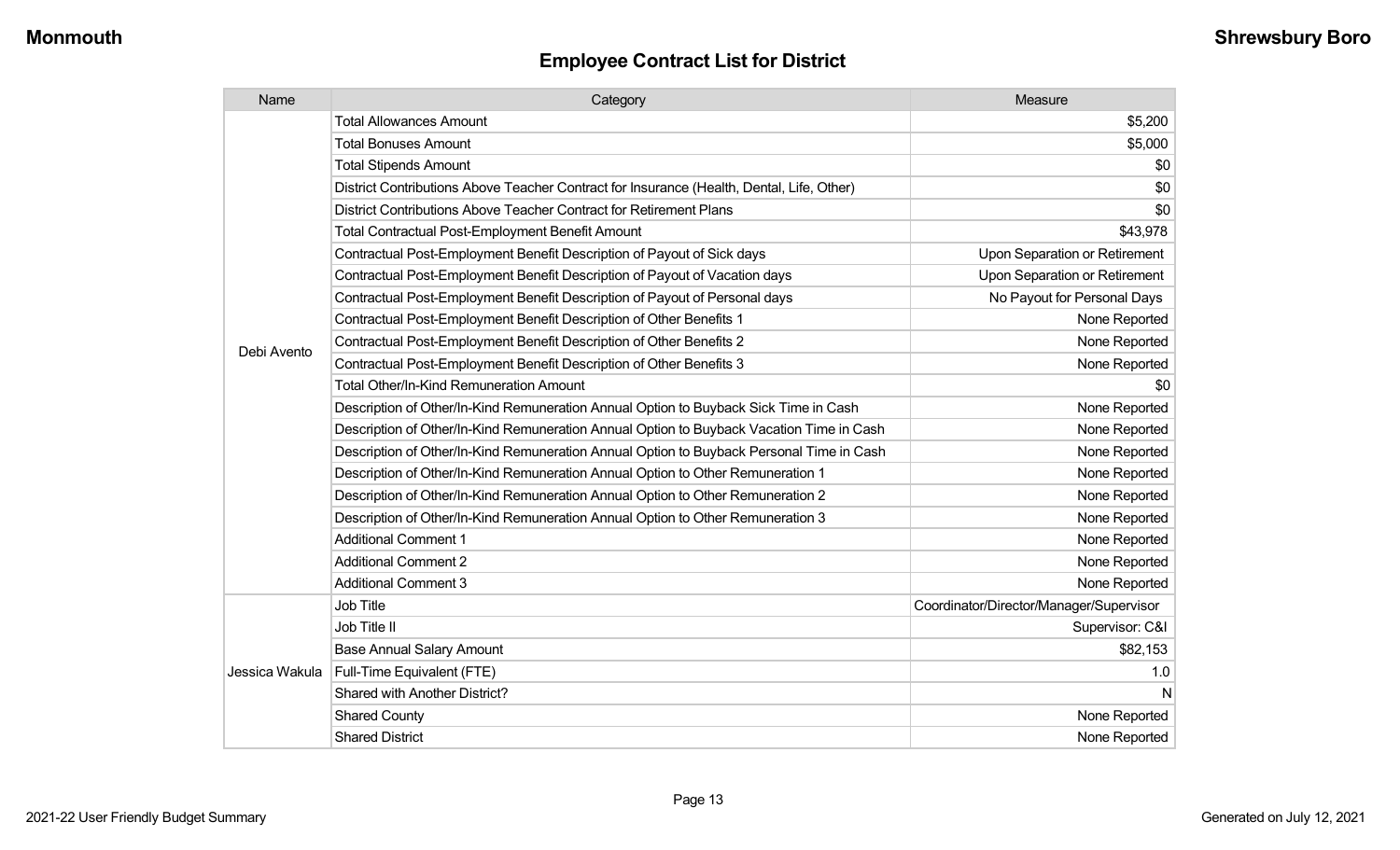| Name           | Category                                                                                  | Measure                 |
|----------------|-------------------------------------------------------------------------------------------|-------------------------|
|                | <b>Job Title Other District</b>                                                           | None Reported           |
|                | Member of Collective Bargaining Unit (CBU)?                                               | N                       |
|                | <b>Beginning Date of Contract</b>                                                         | 07/01/20                |
|                | <b>End Date of Contract</b>                                                               | 06/30/21                |
|                | <b>Contracted Number of Annual Work Days</b>                                              | 260                     |
|                | <b>Contracted Number of Annual Vacation Days</b>                                          | 20                      |
|                | <b>Contracted Number of Annual Sick Days</b>                                              | 12                      |
|                | <b>Contracted Number of Annual Personal Days</b>                                          | 4                       |
|                | Contracted Number of Annual Consulting Days                                               | $\mathbf 0$             |
|                | Number of Other Contracted Non-Working Days                                               | $\mathbf 0$             |
|                | Description of Other Contracted Non-Working Days                                          | None Reported           |
|                | <b>Total Allowances Amount</b>                                                            | \$6,200                 |
|                | <b>Total Bonuses Amount</b>                                                               | \$0                     |
|                | <b>Total Stipends Amount</b>                                                              | \$0                     |
| Jessica Wakula | District Contributions Above Teacher Contract for Insurance (Health, Dental, Life, Other) | \$0                     |
|                | District Contributions Above Teacher Contract for Retirement Plans                        | \$0                     |
|                | <b>Total Contractual Post-Employment Benefit Amount</b>                                   | \$15,000                |
|                | Contractual Post-Employment Benefit Description of Payout of Sick days                    | Up to - upon retirement |
|                | Contractual Post-Employment Benefit Description of Payout of Vacation days                | No vacation day payout  |
|                | Contractual Post-Employment Benefit Description of Payout of Personal days                | No personal day payout  |
|                | Contractual Post-Employment Benefit Description of Other Benefits 1                       | None Reported           |
|                | Contractual Post-Employment Benefit Description of Other Benefits 2                       | None Reported           |
|                | Contractual Post-Employment Benefit Description of Other Benefits 3                       | None Reported           |
|                | <b>Total Other/In-Kind Remuneration Amount</b>                                            | \$0                     |
|                | Description of Other/In-Kind Remuneration Annual Option to Buyback Sick Time in Cash      | None Reported           |
|                | Description of Other/In-Kind Remuneration Annual Option to Buyback Vacation Time in Cash  | None Reported           |
|                | Description of Other/In-Kind Remuneration Annual Option to Buyback Personal Time in Cash  | None Reported           |
|                | Description of Other/In-Kind Remuneration Annual Option to Other Remuneration 1           | None Reported           |
|                | Description of Other/In-Kind Remuneration Annual Option to Other Remuneration 2           | None Reported           |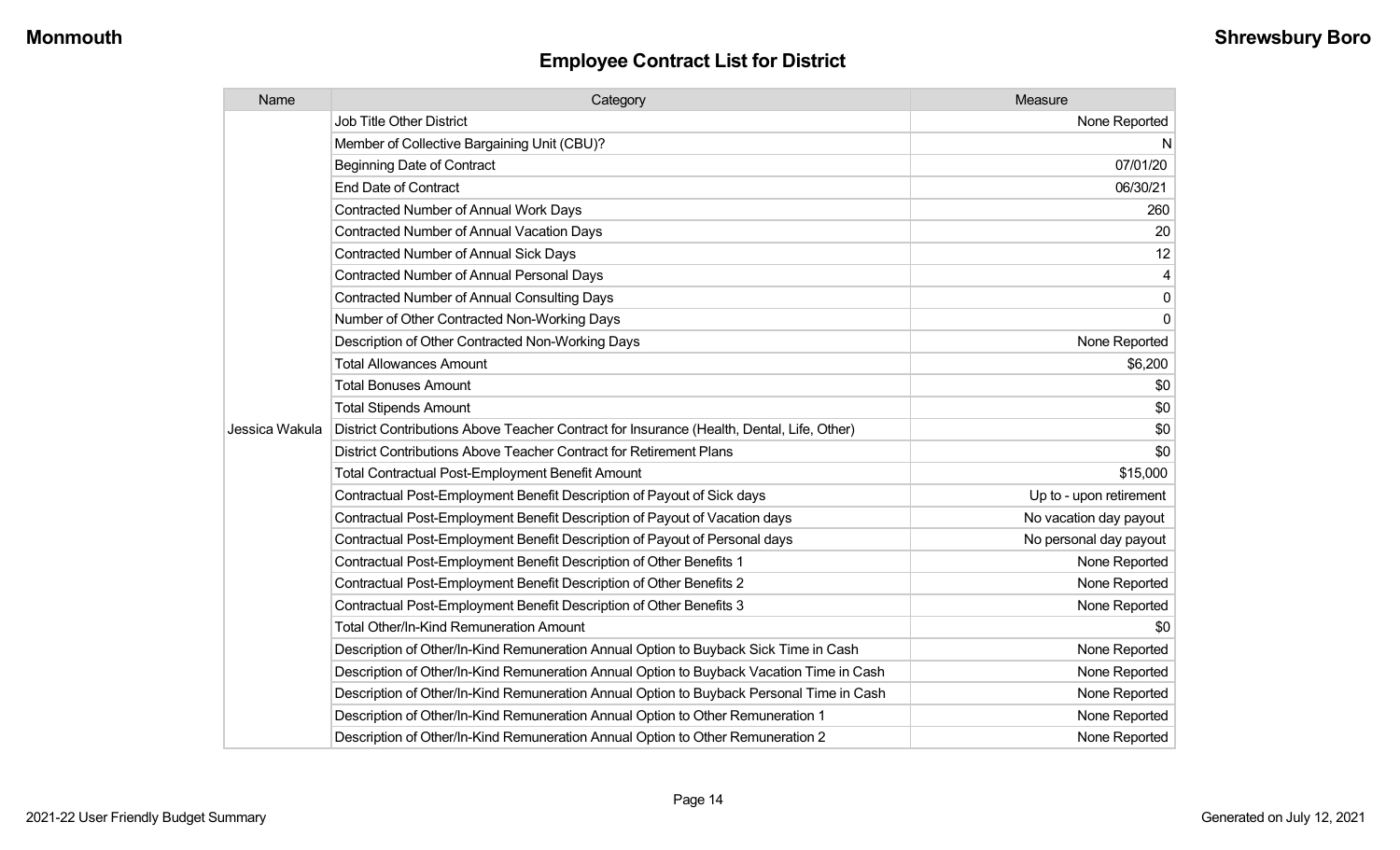| Name                | Category                                                                                  | Measure                                 |
|---------------------|-------------------------------------------------------------------------------------------|-----------------------------------------|
| Jessica Wakula      | Description of Other/In-Kind Remuneration Annual Option to Other Remuneration 3           | None Reported                           |
|                     | <b>Additional Comment 1</b>                                                               | None Reported                           |
|                     | <b>Additional Comment 2</b>                                                               | None Reported                           |
|                     | <b>Additional Comment 3</b>                                                               | None Reported                           |
|                     | <b>Job Title</b>                                                                          | Coordinator/Director/Manager/Supervisor |
|                     | Job Title II                                                                              | Supervisor: B&G                         |
|                     | <b>Base Annual Salary Amount</b>                                                          | \$79,694                                |
|                     | Full-Time Equivalent (FTE)                                                                | 1.0                                     |
|                     | Shared with Another District?                                                             | N                                       |
|                     | <b>Shared County</b>                                                                      | None Reported                           |
|                     | <b>Shared District</b>                                                                    | None Reported                           |
|                     | <b>Job Title Other District</b>                                                           | None Reported                           |
|                     | Member of Collective Bargaining Unit (CBU)?                                               | N                                       |
|                     | <b>Beginning Date of Contract</b>                                                         | 07/01/20                                |
|                     | <b>End Date of Contract</b>                                                               | 06/30/21                                |
|                     | Contracted Number of Annual Work Days                                                     | 260                                     |
| <b>Mike Tillett</b> | Contracted Number of Annual Vacation Days                                                 | 15                                      |
|                     | <b>Contracted Number of Annual Sick Days</b>                                              | 12                                      |
|                     | <b>Contracted Number of Annual Personal Days</b>                                          |                                         |
|                     | <b>Contracted Number of Annual Consulting Days</b>                                        | $\Omega$                                |
|                     | Number of Other Contracted Non-Working Days                                               | $\Omega$                                |
|                     | Description of Other Contracted Non-Working Days                                          | None Reported                           |
|                     | <b>Total Allowances Amount</b>                                                            | \$2,000                                 |
|                     | <b>Total Bonuses Amount</b>                                                               | \$0                                     |
|                     | <b>Total Stipends Amount</b>                                                              | \$0                                     |
|                     | District Contributions Above Teacher Contract for Insurance (Health, Dental, Life, Other) | \$0                                     |
|                     | District Contributions Above Teacher Contract for Retirement Plans                        | \$0                                     |
|                     | <b>Total Contractual Post-Employment Benefit Amount</b>                                   | \$15,000                                |
|                     | Contractual Post-Employment Benefit Description of Payout of Sick days                    | Up to $\sim$ upon retirement            |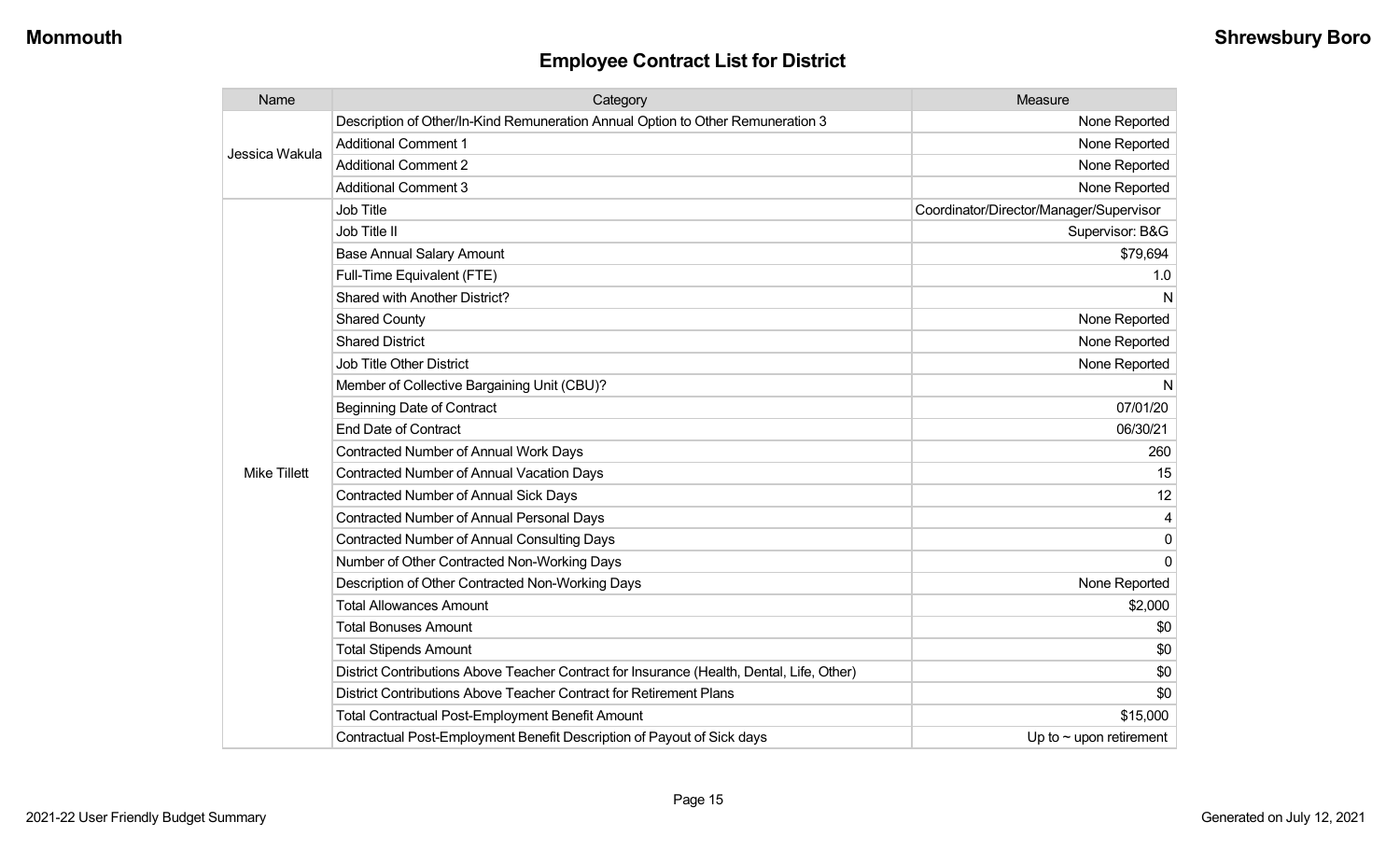| Name                | Category                                                                                 | Measure                                 |
|---------------------|------------------------------------------------------------------------------------------|-----------------------------------------|
|                     | Contractual Post-Employment Benefit Description of Payout of Vacation days               | No vacation day payout                  |
|                     | Contractual Post-Employment Benefit Description of Payout of Personal days               | No personal day payout                  |
|                     | Contractual Post-Employment Benefit Description of Other Benefits 1                      | None Reported                           |
|                     | Contractual Post-Employment Benefit Description of Other Benefits 2                      | None Reported                           |
|                     | Contractual Post-Employment Benefit Description of Other Benefits 3                      | None Reported                           |
|                     | Total Other/In-Kind Remuneration Amount                                                  | \$0                                     |
|                     | Description of Other/In-Kind Remuneration Annual Option to Buyback Sick Time in Cash     | None Reported                           |
| <b>Mike Tillett</b> | Description of Other/In-Kind Remuneration Annual Option to Buyback Vacation Time in Cash | None Reported                           |
|                     | Description of Other/In-Kind Remuneration Annual Option to Buyback Personal Time in Cash | None Reported                           |
|                     | Description of Other/In-Kind Remuneration Annual Option to Other Remuneration 1          | None Reported                           |
|                     | Description of Other/In-Kind Remuneration Annual Option to Other Remuneration 2          | None Reported                           |
|                     | Description of Other/In-Kind Remuneration Annual Option to Other Remuneration 3          | None Reported                           |
|                     | <b>Additional Comment 1</b>                                                              | None Reported                           |
|                     | <b>Additional Comment 2</b>                                                              | None Reported                           |
|                     | <b>Additional Comment 3</b>                                                              | None Reported                           |
|                     | Job Title                                                                                | Coordinator/Director/Manager/Supervisor |
|                     | Job Title II                                                                             | Supervisor: CST                         |
|                     | <b>Base Annual Salary Amount</b>                                                         | \$93,107                                |
|                     | Full-Time Equivalent (FTE)                                                               | 1.0                                     |
|                     | <b>Shared with Another District?</b>                                                     |                                         |
|                     | <b>Shared County</b>                                                                     | None Reported                           |
|                     | <b>Shared District</b>                                                                   | None Reported                           |
| Roseanne Ansel      | Job Title Other District                                                                 | None Reported                           |
|                     | Member of Collective Bargaining Unit (CBU)?                                              | N                                       |
|                     | <b>Beginning Date of Contract</b>                                                        | 07/01/20                                |
|                     | <b>End Date of Contract</b>                                                              | 06/30/21                                |
|                     | Contracted Number of Annual Work Days                                                    | 260                                     |
|                     | Contracted Number of Annual Vacation Days                                                | 20                                      |
|                     | <b>Contracted Number of Annual Sick Days</b>                                             | 12                                      |